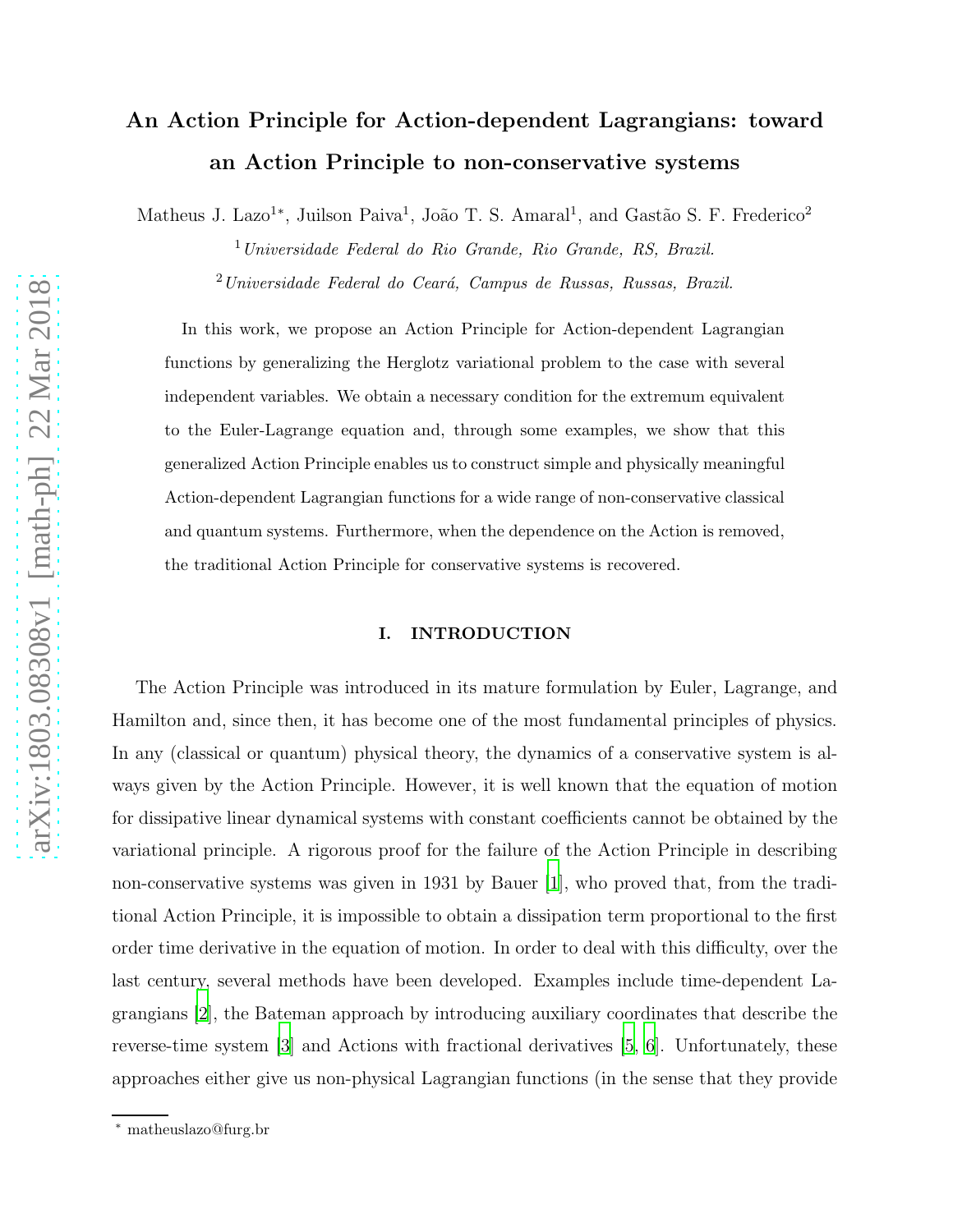non-physical relations for the momentum and Hamiltonian of the system) or make use of non-local differential operators with algebraic properties different from usual derivatives (see [\[5](#page-13-3), [6](#page-13-4)] for a detailed discussion).

In order to formulate an Action Principle for non-conservative systems, we take a different approach by generalizing the Herglotz variational problem [\[7](#page-13-5)[–9\]](#page-13-6) and the ideas introduced in our recent work [\[10\]](#page-13-7). In any physical theory, the Lagrangian function which defines the Action is constructed from the scalars of the theory, and from it, the corresponding dynamical equations can be obtained. However, the Action itself is a scalar and we might ask ourselves what would happen if the Lagrangian function itself were a function of the Action. For a one dimensional system, the answer to this question can be given by an almost forgotten variational problem proposed by Herglotz in 1930 [\[7](#page-13-5)[–9](#page-13-6)]. A reason for this problem to be almost unknown is that a covariant generalization for several independent variables is not direct and still lacks. In a recent work [\[10](#page-13-7)], we generalized the Herglotz problem to construct a non-conservative gravitational theory from the Lagrangian formalism. However, the results presented in [\[10\]](#page-13-7) are restricted only to gravitation, and a necessary condition (equivalent to the Euler-Lagrange equation) for this covariant variational problem has not yet been obtained.

In the present work, we formulate a generalization of the Action Principle introduced in [\[10\]](#page-13-7) for arbitrary Action-dependent Lagrangian functions, and we obtain a generalized Euler-Lagrange equation for the problem. Both the Action Principle and the corresponding necessary condition reduce to the classical ones when the Lagrangian function does not depend on the Action. Furthermore, in order to investigate the potential of application of this generalized Action Principle to study non-conservative systems, we show, through four examples, that the simplest case of a Lagrangian linear on the Action gives us the correct equation of motion for both classical and quantum dissipative systems. In special, we consider a classical vibrating string under viscous forces, a non-conservative Electromagnetic Theory, and dissipative Schrödinger and Klein-Gordon equations.

The paper is organized as follows. In Section [II](#page-2-0) we show in detail how the Herglotz variational principle can be generalized to the case involving several independent variables. A particularly important consequence of this is the resulting set of the generalized Euler-Lagrange equations of motion. Section [III](#page-7-0) is devoted to applications of the generalized Action principle to some (classical and quantum) non-conservative systems, described by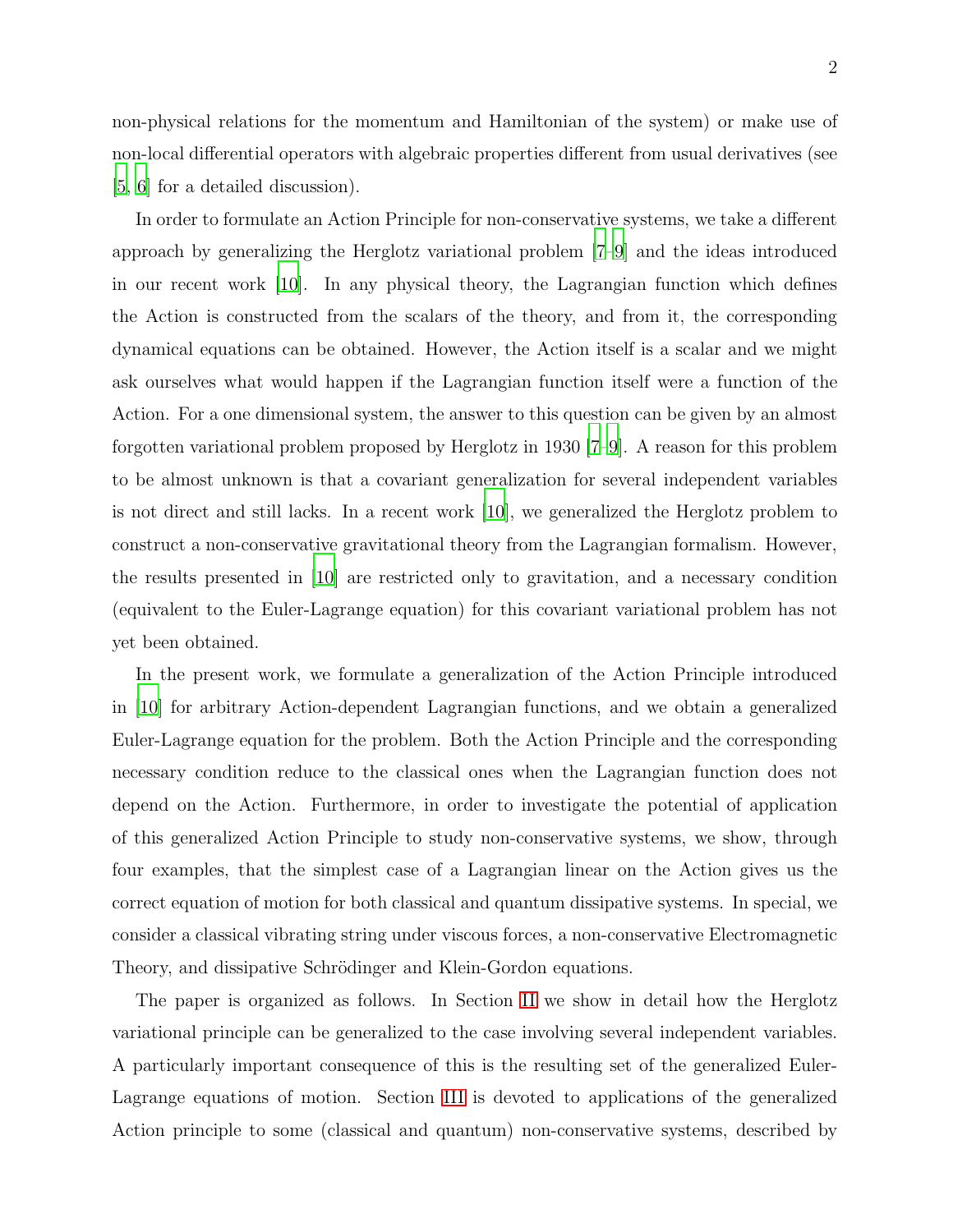Lagrangian functions which depend on one or more fields. We conclude in Section [IV.](#page-12-0)

## <span id="page-2-0"></span>II. ACTION PRINCIPLE FOR ACTION-DEPENDENT LAGRANGIANS

The variational problem proposed by Herglotz in 1930 [\[7,](#page-13-5) [8](#page-13-8)] consists in the problem of determining the path  $x(t)$  that extremizes (minimizes or maximizes)  $S(b)$ , where  $S(t)$  is a solution of

$$
\dot{S}(t) = L(t, x(t), \dot{x}(t), S(t)), \quad t \in [a, b]
$$
  
\n
$$
S(a) = s_a, \quad x(a) = x_a, \quad x(b) = x_b, \quad s_a, x_a, x_b \in \mathbb{R}.
$$
\n(1)

<span id="page-2-1"></span>It is important to notice that [\(1\)](#page-2-1) represents a family of differential equations since for each function  $x(t)$  a different differential equation arises. Therefore,  $S(t)$  depends on  $x(t)$ . The problem reduces to the classical fundamental problem of the calculus of variations if the Lagrangian function L does not depend on  $S(t)$ . In this case, we have:

$$
\dot{S}(t) = L(t, x(t), \dot{x}(t)), \quad t \in [a, b] \nS(a) = s_a, \quad x(a) = x_a, \quad x(b) = x_b, \quad s_a, x_a, x_b \in \mathbb{R},
$$
\n(2)

<span id="page-2-2"></span>then, by integrating [\(2\)](#page-2-2), we obtain the classical variational problem

<span id="page-2-3"></span>
$$
S(b) = \int_{a}^{b} \tilde{L}(t, x(t), \dot{x}(t)) dt \longrightarrow \text{extremum}, \tag{3}
$$

where  $x(a) = x_a, x(b) = x_b$ , and

$$
\tilde{L}(t, x(t), \dot{x}(t)) = L(t, x(t), \dot{x}(t)) + \frac{s_a}{b - a}.
$$
\n(4)

For what follows it is important to notice, from [\(3\)](#page-2-3), that for a given function  $x(t)$  the functional S reduces to a function on the boundaries  $a, b$  of the domain  $[a, b]$ .

Herglotz proved [\[7,](#page-13-5) [8](#page-13-8)] that a necessary condition for a path  $x(t)$  to imply an extremum of the variational problem [\(1\)](#page-2-1) is given by the generalized Euler-Lagrange equation:

<span id="page-2-4"></span>
$$
\frac{\partial L}{\partial x} - \frac{d}{dt} \frac{\partial L}{\partial \dot{x}} + \frac{\partial L}{\partial S} \frac{\partial L}{\partial \dot{x}} = 0.
$$
 (5)

It should be noticed that in the case of the classical problem of the calculus of variation [\(3\)](#page-2-3), we have  $\frac{\partial L}{\partial S} = 0$ , and the differential equation [\(5\)](#page-2-4) reduces to the classical Euler-Lagrange equation. Moreover, the application of Herglotz problem to non-conservative systems is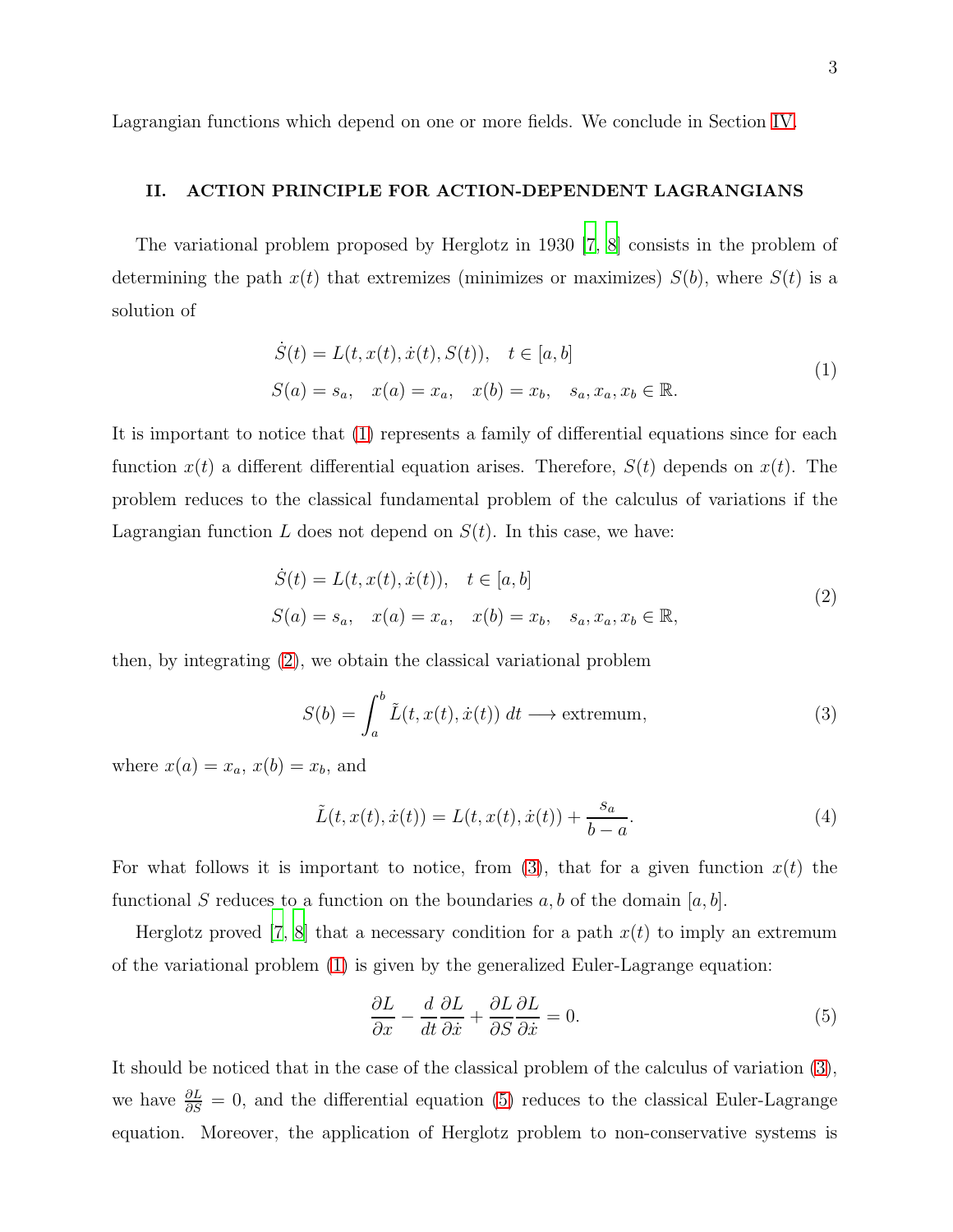evident even in the simplest case, where the dependence of the Lagrangian function on the Action is linear. For example, the function

<span id="page-3-0"></span>
$$
L = \frac{m\dot{x}^2}{2} - U(x) - \frac{\gamma}{m}S\tag{6}
$$

describes a dissipative system with a point particle of mass m under a potential  $U(x)$  and a viscous force with a resistance coefficient  $\gamma$ . From [\(5\)](#page-2-4), the resulting equation of motion

$$
m\ddot{x} + \gamma \dot{x} = F \tag{7}
$$

includes the well-known dissipative term proportional to the velocity  $\dot{x}$ , where  $\ddot{x}$  is the particle acceleration and  $F = -\frac{dU}{dx}$  is the external force. In this context, the linear term γ  $\frac{\gamma}{m}$ S in the Lagrangian function [\(6\)](#page-3-0) can be interpreted as a potential function for the nonconservative force. Furthermore, the Lagrangian given by [\(6\)](#page-3-0) is physical in the sense it provides us with physically meaningful relations for the momentum and the Hamiltonian [\[5](#page-13-3), [6](#page-13-4)]. If we define the canonical variables

<span id="page-3-1"></span>
$$
q = x, \qquad p = \frac{\partial L}{\partial \dot{q}} = m\dot{x}, \tag{8}
$$

we obtain the Hamiltonian

<span id="page-3-2"></span>
$$
H = qp - L = \frac{m\dot{x}^2}{2} + U(x) + \frac{\gamma}{m}S.
$$
 (9)

From [\(8\)](#page-3-1) and [\(9\)](#page-3-2), we can see that the Lagrangian [\(6\)](#page-3-0) is physical in the sense it provides us a correct relation for the momentum  $p = m\dot{x}$ , and a physically meaningful Hamiltonian given by the sum of all energies.

On the other hand, for a scalar field  $\phi(x^{\mu}) = \phi(x^1, x^2, \dots, x^d)$  defined in a domain  $\Omega \in \mathbb{R}^d$  $(d = 1, 2, 3, \dots)$ , the classical problem of variation calculus deals with the problem to find  $\phi$  that extremizes the functional

<span id="page-3-3"></span>
$$
S(\delta\Omega) = \int_{\delta\Omega} \mathcal{L}(x^{\mu}, \phi(x^{\mu}), \partial_{\nu}\phi(x^{\mu})) d^d x,
$$
 (10)

where  $\delta\Omega$  is the boundary of  $\Omega$ , and  $\phi$  satisfies the boundary condition  $\phi(\delta\Omega) = \phi_{\delta\Omega}$  with  $\phi_{\Omega} : \delta\Omega \longrightarrow \mathbb{R}^n$ . Unfortunately, although the Herglotz problem was introduced in 1930, a covariant generalization of [\(1\)](#page-2-1) for several independent variables is not direct and still lacks. The cornerstone of a generalization of the Herglotz problem for fields is to note that, as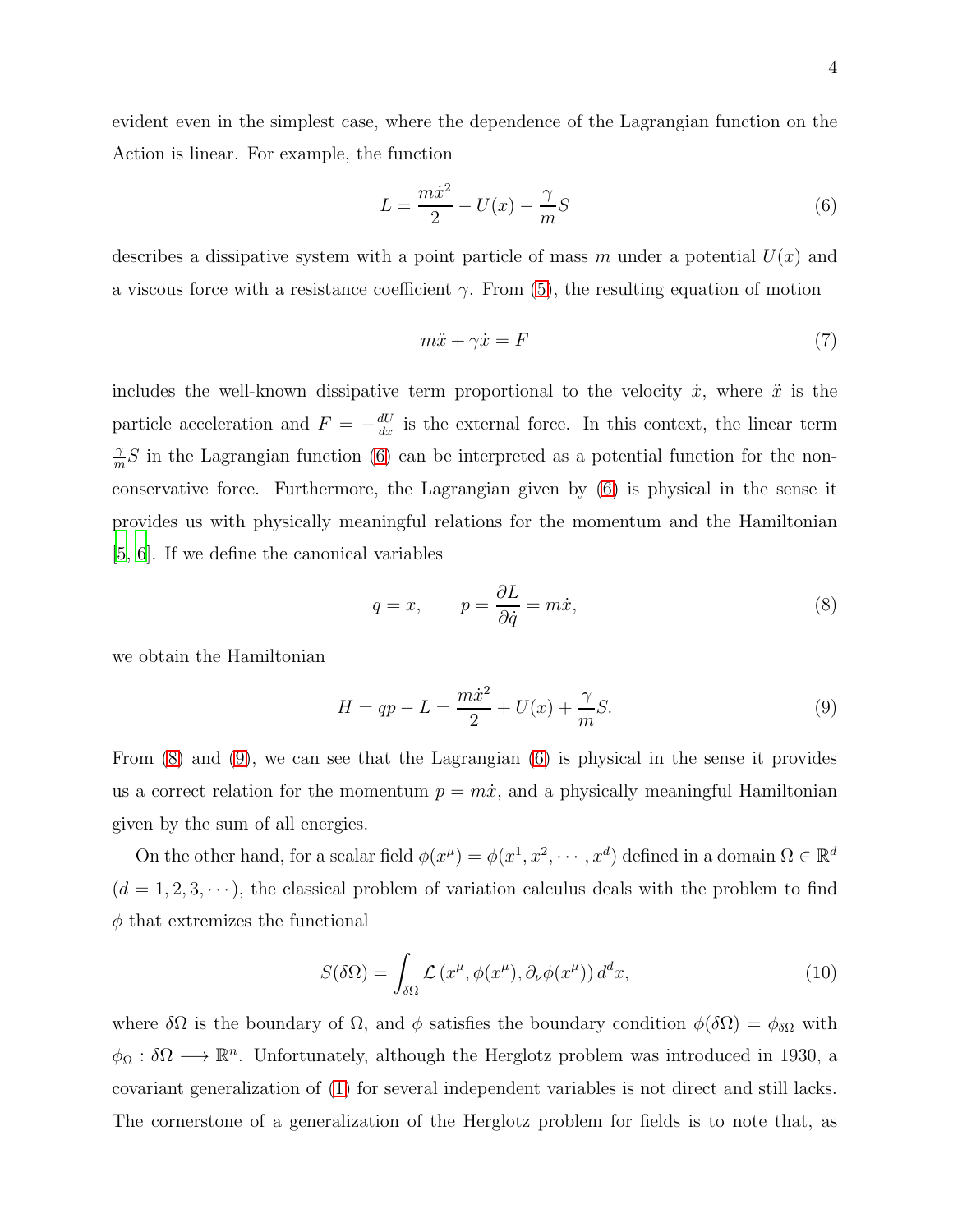in [\(3\)](#page-2-3), for a given fixed  $\phi$  the functional S, defined in [\(10\)](#page-3-3), reduces to a function of the boundary  $\delta\Omega$ . In this context, if there is a differentiable vector field  $s^{\mu}$  such that

$$
S(\delta\Omega) = \int_{\delta\Omega} s^{\mu} n_{\mu} \, d\sigma,\tag{11}
$$

then, from the Divergence Theorem we obtain

$$
S(\delta\Omega) = \int_{\delta\Omega} s^{\mu} n_{\mu} d\sigma = \int_{\Omega} \partial_{\mu} s^{\mu} d^{d}x = \int_{\Omega} \mathcal{L} \left( x^{\mu}, \phi(x^{\mu}), \partial_{\nu} \phi(x^{\mu}), s^{\mu} \right) d^{d}x, \tag{12}
$$

<span id="page-4-3"></span>where we consider that  $\delta\Omega$  is an orientable Jordan surface,  $n_{\mu}$  is a normal vector to it and  $d\sigma$ is the surface differential. Consequently, we can generalize the Herglotz variational principle as follows:

**Definition 1 (Fundamental Problem)** Let the action-density field  $s^{\mu}$  be a differentiable vector field on  $\Omega \in \mathbb{R}^d$ . The fundamental problem of Herglotz variational principle for fields consists in determining the field  $\phi$  that extremizes (minimizes or maximizes)  $S(\delta\Omega)$ , where  $S(\delta\Omega)$  is given by

$$
\partial_{\mu}s^{\mu} = \mathcal{L}(x^{\mu}, \phi(x^{\mu}), \partial_{\mu}\phi(x^{\mu}), s^{\mu}), \quad x^{\mu} = (x^1, x^2, ..., x^d) \in \Omega
$$
  

$$
S(\delta\Omega) = \int_{\delta\Omega} s^{\mu}n_{\mu}d\sigma, \quad \phi(\delta\Omega) = \phi_{\delta\Omega}, \quad \phi(\delta\Omega) : \delta\Omega \longrightarrow \mathbb{R}.
$$
 (13)

<span id="page-4-0"></span>Like in the original Herglotz problem, it is easy to notice that our Action functional defined by [\(13\)](#page-4-0) reduces to the usual Action [\(10\)](#page-3-3) when the Lagrangian function is independent of the action-density field  $s^{\mu}$ . Furthermore, we can prove the following condition for the extremum of [\(13\)](#page-4-0):

<span id="page-4-2"></span>Theorem II.1 (Generalized Euler-Lagrange equation for non-conservative fields) Let  $\partial_{s^{\mu}}\mathcal{L}=\gamma_{\mu}$  be a gradient  $\gamma_{\mu}=\partial_{\mu}f(x^{\nu})=(\partial_{x_1}f,\cdots,\partial_{x_d}f)$  of a scalar field  $f:\Omega\longrightarrow\mathbb{R}$ , and let  $\phi^*$  be the fields that extremize  $S(\delta \Omega)$  defined in [\(13\)](#page-4-0). Then, the field  $\phi^*$  satisfies the generalized Euler-Lagrange equation

<span id="page-4-1"></span>
$$
\frac{\partial \mathcal{L}}{\partial \phi^*} - \frac{d}{dx^\mu} \left( \frac{\partial \mathcal{L}}{\partial (\partial_\mu \phi^*)} \right) + \gamma_\mu \frac{\partial \mathcal{L}}{\partial (\partial_\mu \phi^*)} = 0. \tag{14}
$$

**Proof** Let us define a family of fields  $\phi$  (weak variations) such that

$$
\phi(x^{\mu}) = \phi^*(x^{\mu}) + \varepsilon \eta(x^{\mu}), \qquad (15)
$$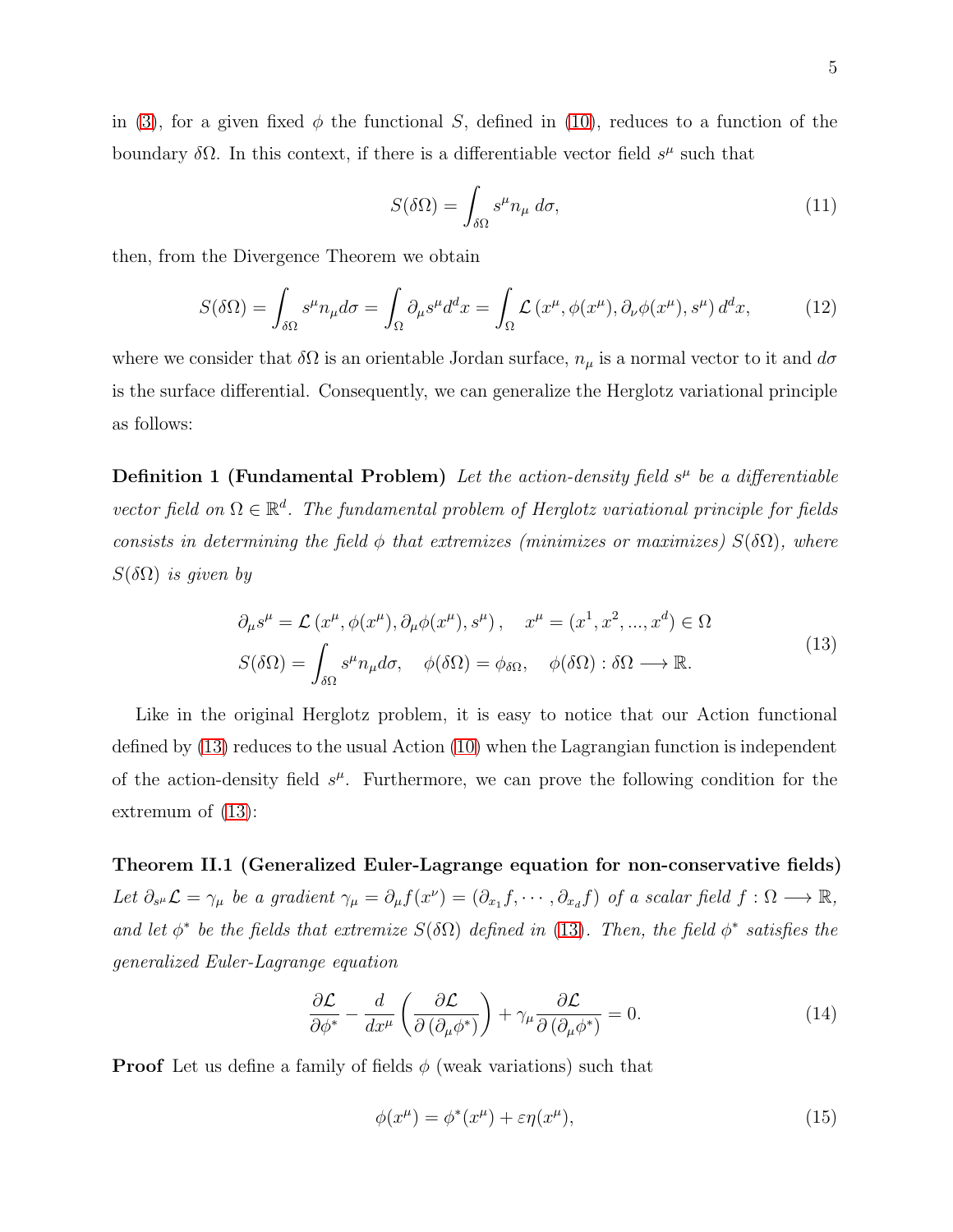where  $\varepsilon \in \mathbb{R}$  and  $\eta(x^{\mu})$  is a field satisfying the boundary condition  $\eta(\delta\Omega) = 0$ . Now, after integrating both sides of the differential equation in [\(13\)](#page-4-0) over  $\Omega$  we get

$$
S(\delta\Omega) = \int_{\Omega} \mathcal{L}(x^{\mu}, \phi(x^{\mu}), \partial_{\nu}\phi(x^{\mu}), s^{\mu}) d^{d}x, \qquad (16)
$$

<span id="page-5-1"></span>and, taking the derivative with respect to  $\varepsilon$  we obtain the following relation

$$
\frac{dS(\delta\Omega)}{d\varepsilon} = \int_{\Omega} \frac{d}{d\varepsilon} \mathcal{L}\left(x^{\mu}, \phi(x^{\mu}), \partial_{\mu}\phi(x^{\mu}), s^{\mu}\right) d^{d}x \n= \int_{\Omega} \left[ \eta \frac{\partial \mathcal{L}}{\partial \phi} + \partial_{\mu}\eta \frac{\partial \mathcal{L}}{\partial(\partial_{\mu}\phi)} + \gamma_{\mu} \frac{ds^{\mu}}{d\varepsilon} \right] d^{d}x,
$$
\n(17)

where for simplicity we write  $\frac{\partial \mathcal{L}}{\partial(\partial \phi)} = \left(\frac{\partial \mathcal{L}}{\partial(\partial_1 \phi)}\right)$  $\frac{\partial \mathcal{L}}{\partial(\partial_1\phi)}, \frac{\partial \mathcal{L}}{\partial(\partial_2\phi)}$  $\frac{\partial \mathcal{L}}{\partial(\partial_2 \phi)}, \dots, \frac{\partial \mathcal{L}}{\partial(\partial_d \phi)}$  $\partial(\partial_d\phi)$  . On the other hand, we also have from [\(13\)](#page-4-0)

<span id="page-5-0"></span>
$$
\frac{dS(\delta\Omega)}{d\varepsilon} = \int_{\delta\Omega} \frac{ds^{\mu}}{d\varepsilon} n_{\mu} d\sigma = \int_{\Omega} \partial_{\mu} \frac{ds^{\mu}}{d\varepsilon} d^{d}x. \tag{18}
$$

By inserting [\(18\)](#page-5-0) into [\(17\)](#page-5-1) we get

<span id="page-5-2"></span>
$$
\int_{\Omega} \left[ \partial_{\mu} \frac{ds^{\mu}}{d\varepsilon} - \eta \frac{\partial \mathcal{L}}{\partial \phi} - \partial_{\mu} \eta \frac{\partial \mathcal{L}}{\partial(\partial_{\mu} \phi)} - \gamma_{\mu} \frac{ds^{\mu}}{d\varepsilon} \right] d^{d}x = 0.
$$
\n(19)

A sufficient condition to satisfy [\(19\)](#page-5-2) for any domain  $\Omega$  is

<span id="page-5-3"></span>
$$
\partial_{\mu}\zeta^{\mu} - \eta \frac{\partial \mathcal{L}}{\partial \phi} - \partial_{\mu}\eta \frac{\partial \mathcal{L}}{\partial(\partial_{\mu}\phi)} - \gamma_{\mu}\zeta^{\mu} = 0, \qquad (20)
$$

where  $\zeta^{\mu} =$  $ds^{\mu}$  $\frac{dS}{d\varepsilon}$ . Since  $\gamma_{\mu} = \partial_{\mu} f(x^{\nu})$  is a gradient vector on  $\Omega$ , [\(20\)](#page-5-3) implies that  $\zeta$  can be written as

$$
\zeta^{\mu}(\varepsilon) = A^{\mu} (x^{\mu}, \phi, \partial_{\mu} \phi, s^{\mu}) e^{f(x^{\nu})}, \qquad (21)
$$

where

<span id="page-5-6"></span>
$$
\partial_{\mu}A^{\mu}(x^{\mu}, \phi, \partial_{\mu}\phi, s^{\mu}) = \left(\eta \frac{\partial \mathcal{L}}{\partial \phi} + \partial_{\mu}\eta \frac{\partial \mathcal{L}}{\partial(\partial_{\mu}\phi)}\right) e^{-f(x^{\nu})}.
$$
\n(22)

Now, since  $S(\delta\Omega)$  attains a maximum (minimum) at  $\phi^*$ , we should have

<span id="page-5-4"></span>
$$
\frac{dS(\delta\Omega)}{d\varepsilon}|_{\varepsilon=0} = 0.\tag{23}
$$

Then, from  $(13)$  and  $(23)$  we get

<span id="page-5-5"></span>
$$
\left. \frac{dS(\delta\Omega)}{d\varepsilon} \right|_{\varepsilon=0} = \int_{\delta\Omega} \frac{ds^{\mu}}{d\varepsilon} n_{\mu} \bigg|_{\varepsilon=0} d\sigma = \int_{\delta\Omega} \zeta^{\mu}(0) n_{\mu} d\sigma = 0, \tag{24}
$$

since the surface  $\delta\Omega$  is independent on  $\varepsilon$ . Furthermore, since [\(24\)](#page-5-5) should hold for any domain, we have

<span id="page-5-7"></span>
$$
\int_{\delta\Omega} \zeta^{\mu}(0) n_{\mu} d\sigma = 0 \Longrightarrow \int_{\delta\Omega} A^{\mu} n_{\mu} \bigg|_{\varepsilon=0} d\sigma = \int_{\Omega} \partial_{\mu} A^{\mu} \bigg|_{\varepsilon=0} d^{d} x = 0. \tag{25}
$$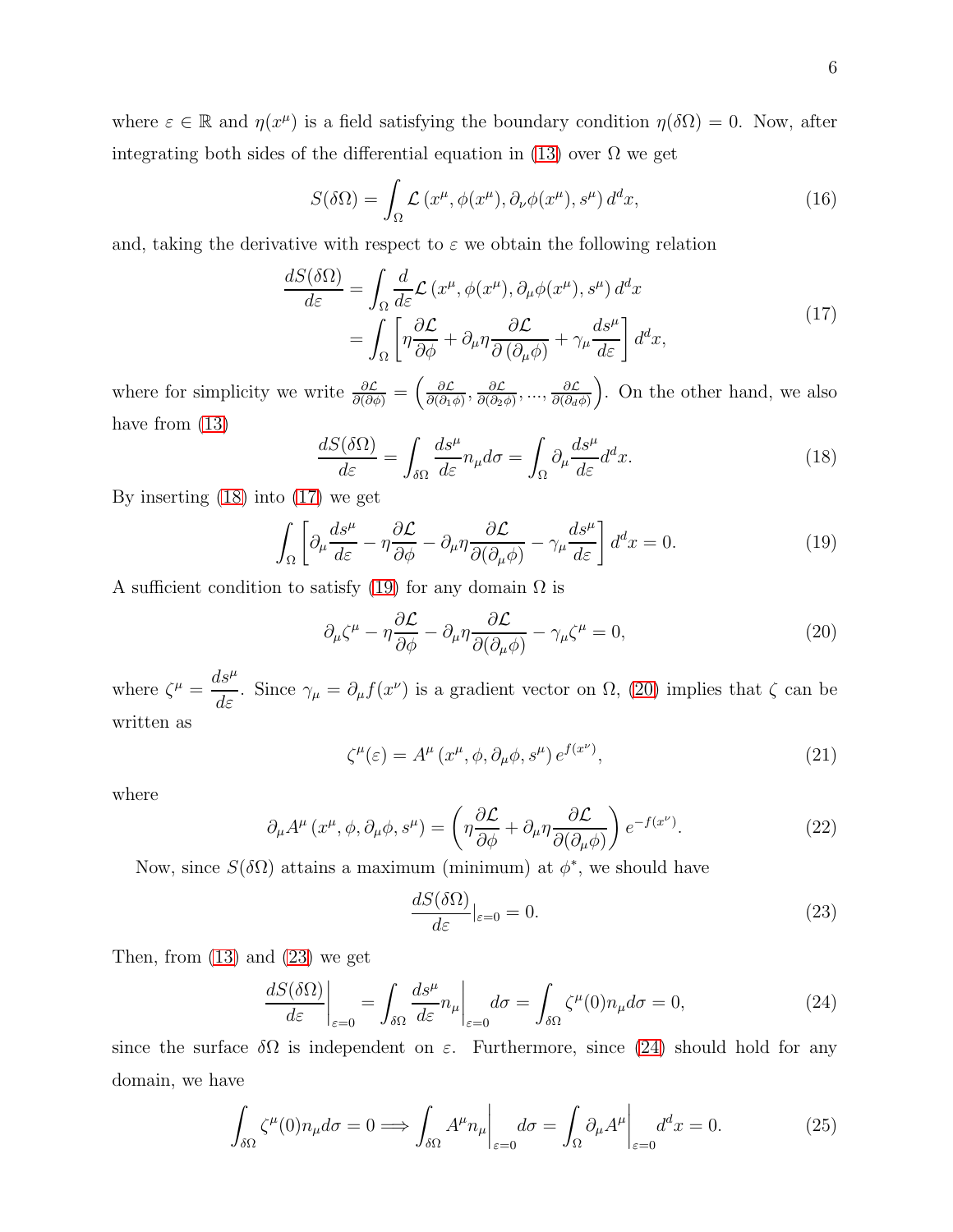<span id="page-6-0"></span>Thus from  $(22)$  and  $(25)$  we get

$$
\int_{\Omega} \left[ \eta \frac{\partial \mathcal{L} \left( x^{\mu}, \phi^*, \partial_{\mu} \phi^*, s^{\mu} \right)}{\partial \phi^*} + \partial_{\mu} \eta \frac{\partial \mathcal{L} \left( x^{\mu}, \phi^*, \partial_{\mu} \phi^*, s^{\mu} \right)}{\partial (\partial_{\mu} \phi^*)} \right] e^{-f(x^{\nu})} d^d x \n= \int_{\Omega} \left[ \frac{\partial \mathcal{L} \left( x^{\mu}, \phi^*, \partial_{\mu} \phi^*, s^{\mu} \right)}{\partial \phi^*} - \frac{d}{dx^{\mu}} \frac{\partial \mathcal{L} \left( x^{\mu}, \phi^*, \partial_{\mu} \phi^*, s^{\mu} \right)}{\partial (\partial_{\mu} \phi^*)} + \gamma_{\mu} \frac{\partial \mathcal{L} \left( x^{\mu}, \phi^*, \partial_{\mu} \phi^*, s^{\mu} \right)}{\partial (\partial_{\mu} \phi^*)} \right] e^{-f(x^{\nu})} \eta d^d x \n+ \int_{\Omega} \left[ \frac{d}{dx^{\mu}} \left( \eta \frac{\partial \mathcal{L} \left( x^{\mu}, \phi^*, \partial_{\mu} \phi^*, s^{\mu} \right)}{\partial (\partial_{\mu} \phi^*)} e^{-f(x^{\nu})} \right) \right] d^d x = 0.
$$
\n(26)

The last integral in [\(26\)](#page-6-0) is zero since  $\eta(\delta\Omega) = 0$ . Thus, from the Fundamental Lemma of calculus of variation we obtain [\(14\)](#page-4-1).

Before enunciating our Action Principle for fields and considering some applications, some remarks concerning the sufficient condition [\(20\)](#page-5-3) and some particular cases, are in order:

**Remark 1** In the proof of Theorem [II.1,](#page-4-2) in order to satisfy condition [\(19\)](#page-5-2) for any domain  $\Omega$ , we impose the sufficient condition [\(20\)](#page-5-3). However, this is not the only possibility to satisfy [\(19\)](#page-5-2). Another way is to integrate the third term in [\(19\)](#page-5-2) by parts, and the result is

<span id="page-6-2"></span>
$$
\partial_{\mu}\zeta^{\mu} - \eta \frac{\partial \mathcal{L}}{\partial \phi} + \eta \frac{d}{dx^{\mu}} \frac{\partial \mathcal{L}}{\partial(\partial_{\mu}\phi)} - \gamma_{\mu}\zeta^{\mu} = 0, \qquad (27)
$$

instead of [\(20\)](#page-5-3). We discard this possibility since, by following exactly the same development in the proof, the traditional Euler-Lagrange equation for conservative systems is obtained,

<span id="page-6-1"></span>
$$
\frac{\partial \mathcal{L}}{\partial \phi^*} - \frac{d}{dx^{\mu}} \left( \frac{\partial \mathcal{L}}{\partial \left( \partial_{\mu} \phi^* \right)} \right) = 0, \tag{28}
$$

instead of [\(14\)](#page-4-1). Since [\(28\)](#page-6-1) implies that [\(27\)](#page-6-2) reduces to  $\partial_{\mu}\zeta^{\mu} - \gamma_{\mu}\zeta^{\mu} = 0$ , then we get  $\zeta^{\mu} = A^{\mu}e^{f(x^{\nu})}$ , where now  $A^{\mu}$  is a constant. However, the condition [\(24\)](#page-5-5) implies that  $A^{\mu} = 0$ , resulting in  $\zeta^{\mu} = 0$  and  $s^{\mu}$  independent on  $\varepsilon$ . As a consequence, we have two possibilities in this case: either the functional  $S(\delta\Omega)$  and  $s^{\mu}$  are independent of the field  $\phi$ or the Lagrangian is independent of  $s^{\mu}$ . The first case in not interesting since the functional is a constant, and the second case is the classical problem of variation calculus.

**Remark 2** It is easy to see that for Lagrangian functions independent on  $s^{\mu}$ , the generalized Euler-Lagrange equation  $(14)$  reduces to the usual one,

$$
\frac{\partial \mathcal{L}}{\partial \phi^*} - \frac{d}{dx^{\mu}} \left( \frac{\partial \mathcal{L}}{\partial \left( \partial_{\mu} \phi^* \right)} \right) = 0, \tag{29}
$$

since, in this case,  $\gamma_{\mu} = 0$ .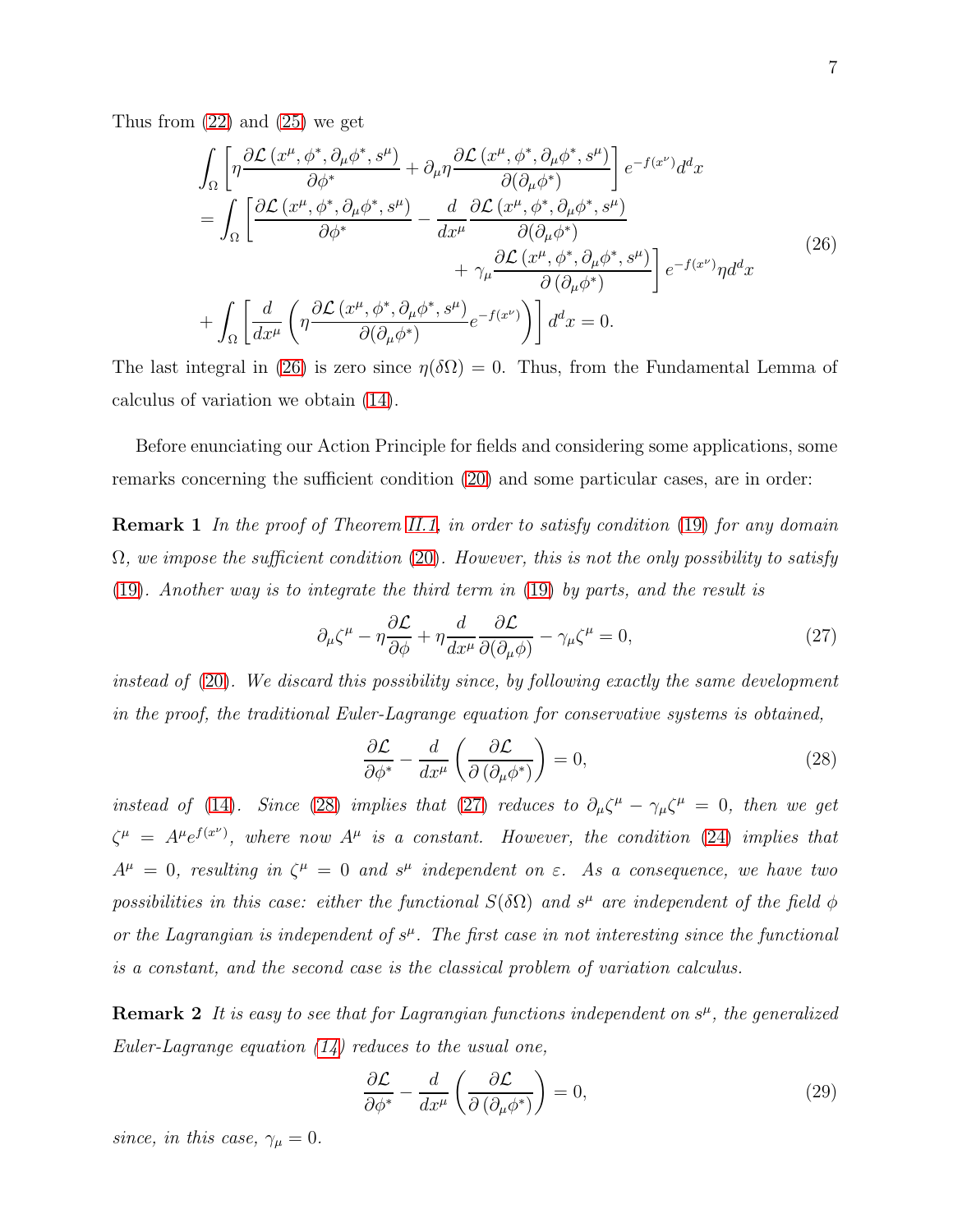**Remark 3** When the action-density field  $s<sup>\mu</sup>$  has only one non-null component and it is a function of only one variable, for example  $s^1 \neq 0$  and  $x^1 = t$ , and  $\Omega = [t_a, t_b] \otimes \mathbb{R}^{d-1}$ , the fundamental problem in Definition [1](#page-4-3) contains, as a particular case, the non-covariant problem introduced in  $[9]$ . Moreover, in the latter situation, equation [\(13\)](#page-4-0) can be easily solved for Lagrangian functions linear on  $s^1$ , resulting in a  $s^1$  expressed as a history-dependent function.

**Remark 4** It is straightforward to generalize the fundamental problem [\(13\)](#page-4-0) and the Euler-Lagrange equation [\(14\)](#page-4-1) to the case with several fields  $\phi^i(x^{\mu}) = \phi^i(x^1, x^2, \dots, x^d)$  (i =  $1, ..., N$ ). In this case we have the Action  $S(\delta \Omega)$  defined by

$$
\partial_{\mu}s^{\mu} = \mathcal{L}\left(x^{\mu}, \phi^{i}(x^{\mu}), \partial_{\mu}\phi^{i}(x^{\mu}), s^{\mu}\right), \quad x^{\mu} = (x^{1}, x^{2}, ..., x^{d}) \in \Omega
$$
\n
$$
S(\delta\Omega) = \int_{\delta\Omega} s^{\mu}n_{\mu}d\sigma, \quad \phi^{i}(\delta\Omega) = \phi^{i}_{\delta\Omega}, \quad \phi^{i}(\delta\Omega) : \delta\Omega \longrightarrow \mathbb{R},
$$
\n(30)

<span id="page-7-1"></span>and for a Lagrangian function for which  $\partial_{s^\mu} \mathcal{L} = \gamma_\mu = \partial_\mu f(x^\nu)$ , we obtain the following set of generalized Euler-Lagrange equations:

<span id="page-7-3"></span><span id="page-7-2"></span>
$$
\frac{\partial \mathcal{L}}{\partial \phi^{i*}} - \frac{d}{dx^{\mu}} \left( \frac{\partial \mathcal{L}}{\partial (\partial_{\mu} \phi^{i*})} \right) + \gamma_{\mu} \frac{\partial \mathcal{L}}{\partial (\partial_{\mu} \phi^{i*})} = 0, \quad i = 1, ..., N. \tag{31}
$$

We can now formulate an Action Principle suited to dissipative systems and free from difficulties found in previous approaches.

Definition 2 (Generalized Action Principle) The equation of motion for a physical field  $\phi^i$  is the one for which the Action [\(30\)](#page-7-1) is stationary.

As a consequence of Definition [2,](#page-7-2) the physical field should satisfy the generalized Euler-Lagrange equation [\(31\)](#page-7-3). Since for Lagrangian functions independent on the action-density our variational problem [\(30\)](#page-7-1) reduces to the classical one, our generalized Action Principle is appropriate to describe both conservative and non-conservative systems. In the next section we show, through some examples, that, just like in the original Herglotz problem, our generalized Action for fields describes non-conservative systems when the Lagrangian is linear on the action-density field.

#### <span id="page-7-0"></span>III. EXAMPLES

In this section we show that the generalized Action Principle stated in Definition [2](#page-7-2) enables us to construct simple and physically meaningful Action-dependent Lagrangian functions,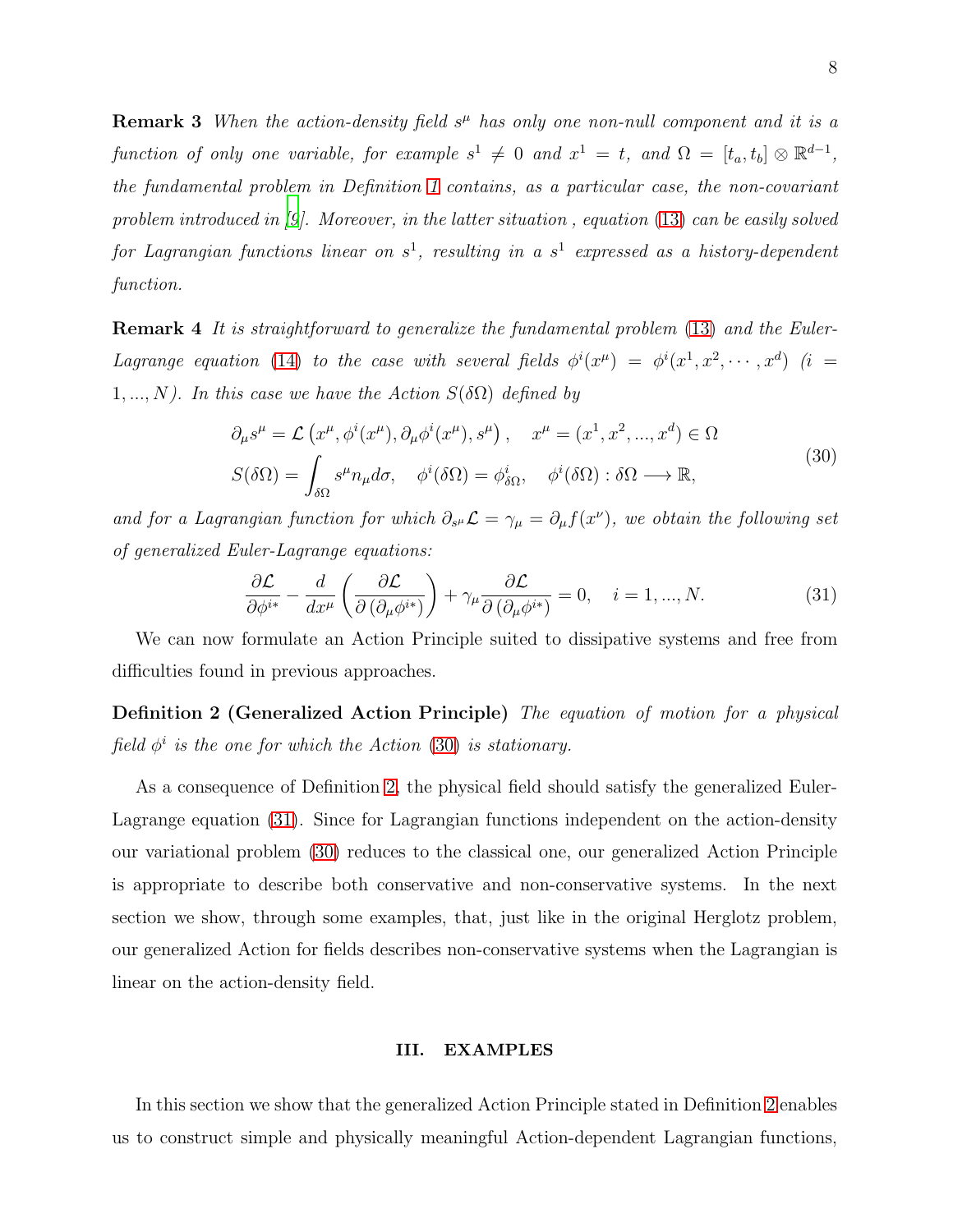#### A. Vibrating String under viscous forces

In order to illustrate the potential of application of our Action Principle to investigate dissipative systems, we start this section with the simplest example for a non-conservative continuum system in classical mechanics. Let us consider a two-dimensional space-time  $(d = 2)$ , with  $x_1 = t$  and  $x_2 = x$ , the Lagrangian function for a vibrating string under viscous forces can be given by

<span id="page-8-0"></span>
$$
\mathcal{L} = \frac{\mu}{2} \left( \partial_t \phi \right)^2 - T \left( \partial_x \phi \right)^2 - \frac{\gamma}{\mu} s^1 \tag{32}
$$

where  $\mu$  is the mass density, T is the tension,  $\phi$  is the string displacement,  $\gamma$  is the viscous coefficient, and we choose  $\gamma_{\mu} = (\gamma, 0)$ . As in the problem of a particle under viscous forces, discussed in the beginning of Section [II,](#page-2-0) the last term in [\(32\)](#page-8-0) can be interpreted as a potential energy for the dissipative force. The first and second terms in  $(32)$  are the kinetic energy and the elastic potential, respectively.

From the Lagrangian function [\(32\)](#page-8-0), it is easy to see that our Action Principle gives the correct equation of motion for a string under the presence of a viscous force proportional to the velocity  $\partial_t \phi$ . By inserting [\(32\)](#page-8-0) into the generalized Euler-Lagrange equation [\(14\)](#page-4-1) we get

$$
\mu \partial_{tt} \phi - T \partial_{xx} \phi + \gamma \partial_t \phi = 0. \tag{33}
$$

#### B. Non-conservative Electromagnetic Theory

In this example, we show that a Lagrangian linear in the action-density  $s^u$  enables us to formulate a non-conservative electromagnetic theory. Let the position four-vector be  $x_{\mu} = (ct, x, y, z)$  in a Minkowski space with metric  $\eta_{\mu\nu} = \text{diag}(1, -1, -1, -1)$ . We define the Lagrangian density for the electromagnetic field as:

<span id="page-8-1"></span>
$$
\mathcal{L} = -\frac{1}{4} F_{\mu\nu} F^{\mu\nu} - \frac{4\pi}{c} A_{\mu} J^{\mu} - \gamma_{\mu} s^{\mu}, \tag{34}
$$

where  $F_{\mu\nu} = \partial_{\mu}A_{\nu} - \partial_{\nu}A_{\mu}$  is the standard electromagnetic tensor,  $A_{\mu} = (\phi, A_1, A_2, A_3)$  is the potential four-vector,  $J_{\mu} = (c\rho, J_x, J_y, J_z) = (c\rho, \mathbf{J})$  is the four-vector current density,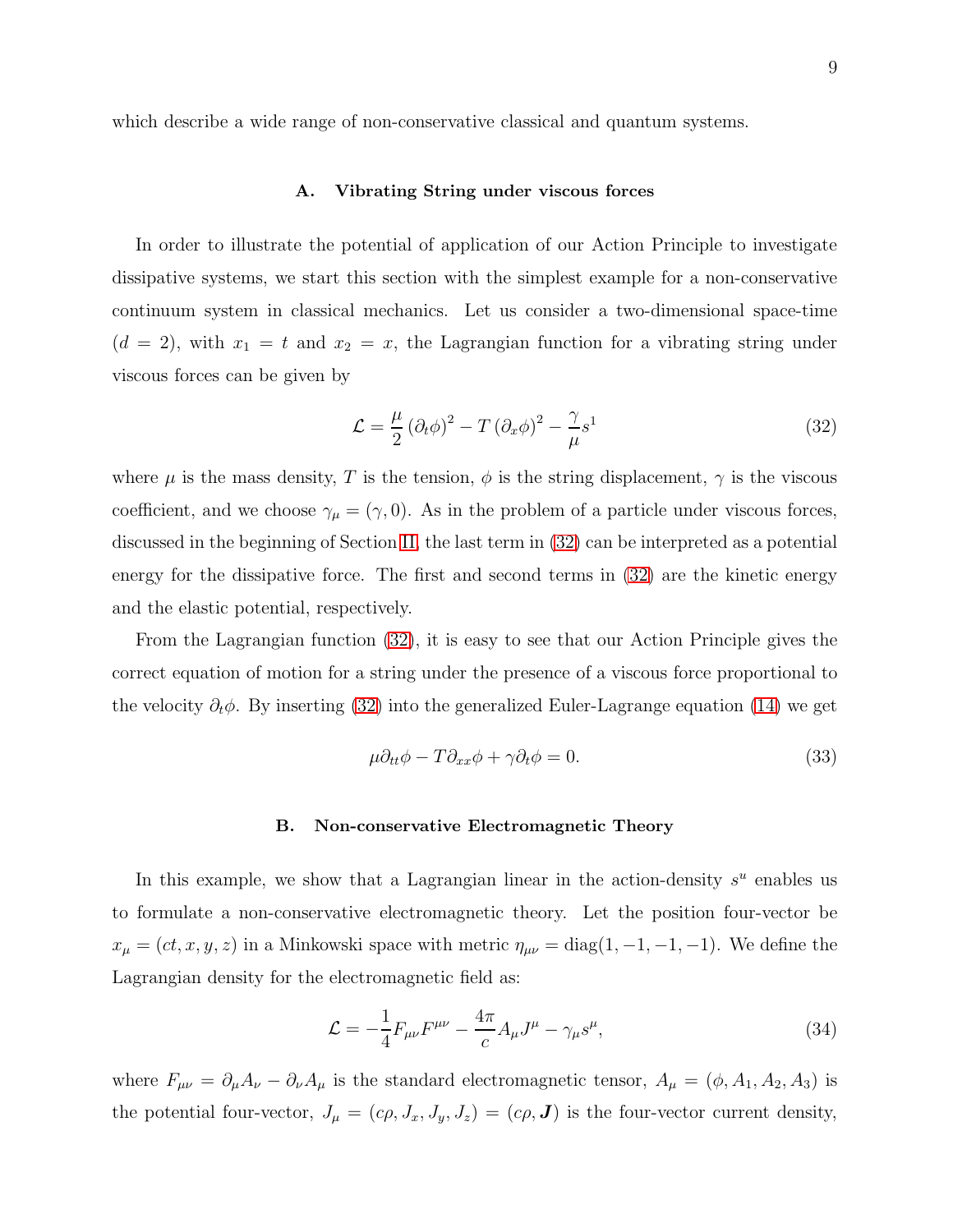and  $\gamma_{\mu} = (\gamma_0, \gamma_1, \gamma_2, \gamma_3) = (\gamma_0, \gamma)$  is a constant four-vector. Thus, from the generalized Euler-Lagrange equation [\(31\)](#page-7-3) we have

$$
\partial_{\mu}F^{\mu\nu} + \gamma_{\mu}F^{\mu\nu} = \frac{4\pi}{c}J^{\nu},\tag{35}
$$

which corresponds to a generalization for the first pair of Maxwell's equations in the covariant form. The other pair is automatically obtained from the definition of the tensor  $F_{\mu\nu}$  and reads

$$
\partial_{\mu}F_{\nu\lambda]} = \partial_{\mu}F_{\nu\lambda} + \partial_{\nu}F_{\lambda\mu} + \partial_{\lambda}F_{\mu\nu} = 0. \tag{36}
$$

<span id="page-9-0"></span>Consequently, the generalized Maxwell's equations for this non-conservative theory is

$$
\nabla \times \mathbf{B} - \frac{1}{c} \partial_t \mathbf{E} + \gamma \times \mathbf{B} - \gamma_0 \mathbf{E} = \frac{4\pi}{c} \mathbf{J}
$$
  

$$
\nabla \cdot \mathbf{E} + \gamma \cdot \mathbf{E} = 4\pi \rho
$$
  

$$
\nabla \times \mathbf{E} - \frac{1}{c} \partial_t \mathbf{B} = 0
$$
  

$$
\nabla \cdot \mathbf{B} = 0.
$$
 (37)

The physical consequences of the constant four-vector  $\gamma_{\mu}$  are evident from the field equations [\(37\)](#page-9-0). In this non-conservative theory the vacuum behaves like a non-standard material medium, where the field induces a virtual charge density  $-\frac{1}{4}$  $\frac{1}{4\pi}\gamma \cdot \mathbf{E}$ , and virtual current densities  $-\frac{c}{4a}$  $\frac{c}{4\pi}\gamma \times \mathbf{B}$  and  $\frac{c}{4\pi}\gamma_0 \mathbf{E}$ , respectively. Note that these are virtual charge and current densities since they do not represent real charge displacements in a material medium.

In order to shed light on the non-conservative effects in the electromagnetic theory given by [\(34\)](#page-8-1) when  $\gamma_{\mu} \neq 0$ , it is interesting to investigate the behavior of electromagnetic waves. By choosing the modified gauge

$$
\partial_{\mu}A^{\mu} + \gamma_{\mu}A^{\mu} = 0, \tag{38}
$$

we have the wave equation for the electromagnetic field

<span id="page-9-1"></span>
$$
\Box^2 F^{\mu\nu} + \gamma_\alpha \partial^\alpha F^{\mu\nu} = \frac{4\pi}{c} (\partial^\mu J^\nu - \partial^\nu J^\mu) = \frac{4\pi}{c} \partial^{[\mu} J^{\nu]},\tag{39}
$$

where  $\Box^2 = \frac{1}{c^2}$  $\frac{1}{c^2}\partial_t^2 - \nabla^2$ . This equation clearly describes a damped/forced propagating wave, whose damping/forcing depends on the four-vector  $\gamma_{\mu}$ . For simplicity, let us consider only the case where there are no sources  $(J^{\mu}=0)$ . In this case, a particular solution for the wave equation [\(39\)](#page-9-1) is

$$
F^{\mu\nu} = F_0^{\mu\nu} e^{ik_\sigma x^\sigma},\tag{40}
$$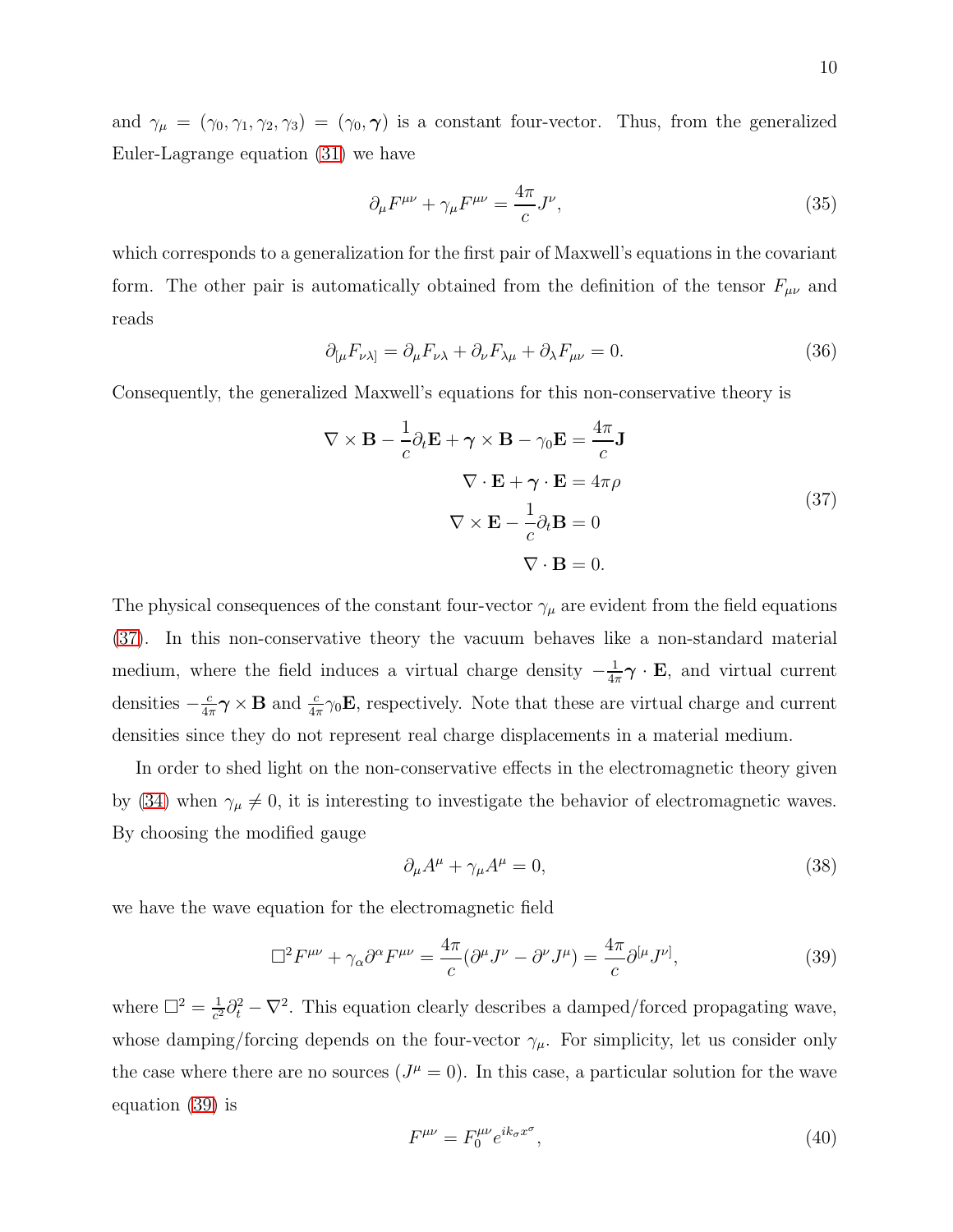where  $F_0^{\mu\nu}$  $\int_0^{\mu\nu}$  is a constant antisymmetric tensor with the null principal diagonal, and the four-vector  $k_{\sigma}$  satisfies the relation

$$
k_{\sigma}k^{\sigma} - i\gamma_{\sigma}k^{\sigma} = 0. \tag{41}
$$

In order to better illustrate the non-conservative feature of the field, here we will consider the particular case of a wave propagating in the z-direction. Thus,  $F^{\mu\nu}$  is a function of the coordinate  $z$  and the time  $t$ . Another simplification is to consider that only the time component of the four-vector  $\gamma_{\mu}$  is nonzero, that is,  $\gamma = 0$  and  $\gamma_0 \neq 0$ . In this case, the wave equation [\(39\)](#page-9-1) provides three possible solutions for  $F^{\mu\nu}$ :

$$
F_{\mu\nu}(t,z) = \begin{cases} F_{\mu\nu}^{(\pm)} e^{\frac{-\gamma_0 \pm \gamma'}{2}ct} e^{ikz} & \text{if } \gamma_0^2 > 4k^2; \\ \left( F_{\mu\nu}^{(+)} + F_{\mu\nu}^{(-)} ct \right) e^{-\frac{\gamma_0}{2}ct} e^{ikz} & \text{if } \gamma_0^2 = 4k^2; \\ F_{\mu\nu}^{(\pm)} e^{\frac{-\gamma_0 \pm i\gamma'}{2}ct} e^{ikz} & \text{if } \gamma_0^2 < 4k^2, \end{cases}
$$

where  $\gamma' \equiv \sqrt{|\gamma_0^2 - 4k^2|}$ , and  $F_{\mu\nu}^{(\pm)}$  are constant antisymmetric tensors, with  $F_{03}^{(\pm)} = F_{12}^{(\pm)} = 0$ . When  $\gamma_0 > 0$  ( $\gamma_0 < 0$ ) we observe three cases of damped (forced) waves and, in any of these cases, the amplitude of electromagnetic waves decreases (increases) with time. The first two cases  $(\gamma_0^2 > 4k^2$  and  $\gamma_0^2 = 4k^2$ ) correspond to stationary waves and occur for small spatial frequencies  $(k \leq |\gamma_0|/2)$ , and the third one  $(\gamma_0^2 < 4k^2)$  corresponds to traveling waves with velocity  $v = \frac{\gamma'}{2k}$  $\frac{\gamma}{2k}c$ , smaller than the speed of light c.

#### C. Non-conservative Schrödinger equation

The generalized Action Principle and the resulting Euler-Lagrange equations can also be applied to formulate a simple and unified Lagrangian function for a dissipative quantum mechanical system with both Stokes (linear on velocity) and Newton (quadratic on velocity) resistances. Let us consider a particle with mass  $m$  in a non-conservative system, under the influence of a time-independent potential  $V(\mathbf{r})$ . The Lagrange density for this system can be written as

<span id="page-10-0"></span>
$$
\mathcal{L} = -\frac{\hbar^2}{2m} \nabla \Psi^*(\mathbf{r}, t) \nabla \Psi(\mathbf{r}, t) - V(\mathbf{r}) \Psi^*(\mathbf{r}, t) \Psi(\mathbf{r}, t)
$$
(42)

$$
+\frac{i\hbar}{2}\left(\Psi^*(\mathbf{r},t)\partial_t\Psi(\mathbf{r},t)-\Psi(\mathbf{r},t)\partial_t\Psi^*(\mathbf{r},t)\right)-\gamma_\mu s^\mu\tag{43}
$$

where  $x_{\mu} = (t, x, y, z) = (t, r), \ \partial_{\mu} = (\partial_t, \partial_x, \partial_y, \partial_z) = (\partial_t, \nabla), \ \Psi(\mathbf{r}, t)$  is the wave function associated to the particle,  $\gamma_{\mu} = (\gamma_0, \gamma_1, \gamma_2, \gamma_3) = (\gamma_0, \gamma)$  is a constant four-vector, and  $s_{\mu} =$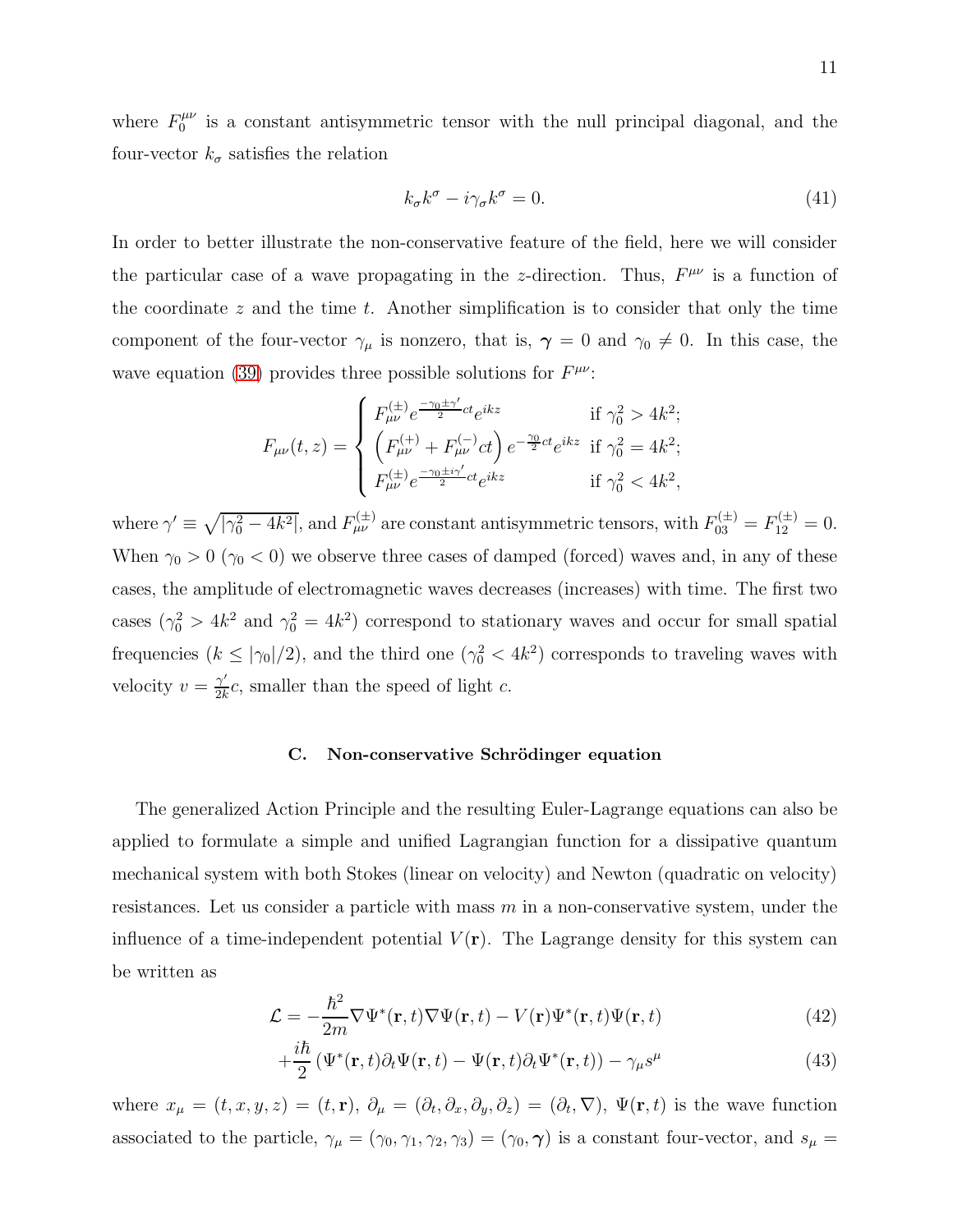$(s_0, s_1, s_2, s_3) = (s_0, s)$  is the action-density four-vector. Applying [\(31\)](#page-7-3) to [\(42\)](#page-10-0) we obtain the following wave equation,

<span id="page-11-0"></span>
$$
i\hbar \partial_t \Psi(\mathbf{r},t) = -\frac{\hbar^2}{2m} \nabla^2 \Psi(\mathbf{r},t) + V(\mathbf{r}) \Psi(\mathbf{r},t) - i\hbar \frac{\gamma_0}{2} \Psi(\mathbf{r},t) - \frac{\hbar^2}{2m} \gamma \cdot \nabla \Psi(\mathbf{r},t) \tag{44}
$$

which is the Schrödinger equation for a non-conservative mechanical system. It is clear that, when  $\gamma^{\mu}$  is a null four-vector, we recover the well known conservative Schrödinger wave mechanics. In the particular case where  $\gamma_0 \neq 0$  and  $\gamma = 0$ , we obtain the wave equation proposed in [\[11\]](#page-13-9), suitable for a non-conservative force proportional to the velocity,  $\mathbf{F} = -k\mathbf{v}$ . On the other hand, the case  $\gamma_0 = 0$  and  $\gamma \neq 0$  corresponds to a force proportional to the square of the velocity [\[12\]](#page-13-10).

In order to compare both (conservative and non-conservative) approaches, first we can, in the non-conservative case, look at the resulting continuity equation, which can be easily obtained by considering [\(44\)](#page-11-0) and its complex conjugate. This equation then reads

$$
\partial_t \rho = -\nabla \cdot \mathbf{J} - \gamma \cdot \mathbf{J} - \gamma_0 \rho \tag{45}
$$

where  $\rho(\mathbf{r},t) = \Psi^*(\mathbf{r},t)\Psi(\mathbf{r},t)$  is the probability density and

$$
\mathbf{J}=\frac{\hbar}{2mi}\left(\Psi^*\nabla\Psi-\Psi\nabla\Psi^*\right)
$$

is the probability current vector. We can integrate over all space and take into account that the wave function must go to zero in the infinity. Then, in the particular case where  $\gamma = 0$ we get

$$
\int d^3 \mathbf{r} \,\rho(\mathbf{r},t) = e^{-\gamma_0 t} \int_V d^3 \mathbf{r} \,\rho(\mathbf{r},0). \tag{46}
$$

Therefore, when  $\gamma_0 > 0$  we obtain that the probability of finding the particle in a given region of space (of volume  $V$ ) decays exponentially with time. In other words, dissipation means that the particle escapes from an open system.

## D. Non-conservative Klein-Gordon equation (Telegraph Problem)

We finish our examples with the Klein-Gordon equation, which belongs to a relativistic scalar field theory. A non-conservative formulation for the Klein-Gordon equation can be obtained through the Lagrangian function

$$
L = \frac{1}{2} \partial_{\mu} \phi \partial^{\mu} \phi - \frac{m^2}{2} \phi^2 - \gamma_{\mu} s^{\mu}, \qquad (47)
$$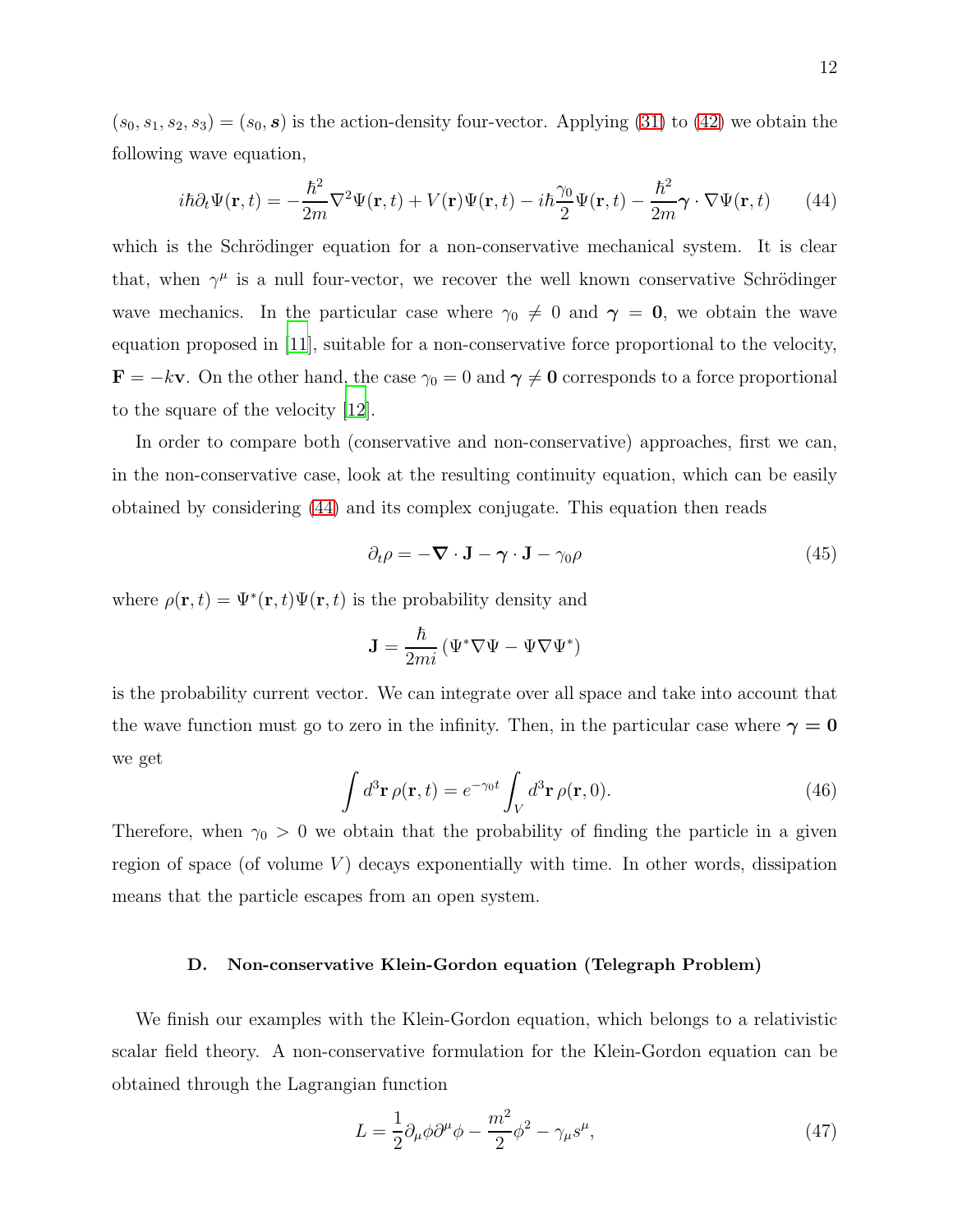where, as in the electromagnetic problem,  $x_{\mu} = (ct, x, y, z)$  in a Minkowski space with metric  $\eta_{\mu\nu} = \text{diag}(1, -1, -1, -1), \gamma_{\mu} = (\gamma_0, \gamma_1, \gamma_2, \gamma_3)$  is a constant four-vector, and now  $\phi$  is a scalar field. From the generalized Euler-Lagrange equation [\(31\)](#page-7-3) we get the equation of motion for the field

<span id="page-12-1"></span>
$$
\left(\partial_{\mu}\partial^{\mu} + \gamma_{\mu}\partial^{\mu} + m^{2}\right)\phi = 0, \tag{48}
$$

which represents a damped/forced Klein-Gordon wave equation. As in the previous examples, it is clear that, when  $\gamma_{\mu} = 0$ , we recover the classical problem of a conservative relativistic scalar field. Furthermore, in the particular case where  $\gamma_{\mu} = (\gamma_0, 0, 0, 0)$ , equation [\(48\)](#page-12-1) reduces to the well know Telegraph equation [\[13](#page-14-0)]

$$
\Box^2 \phi + \frac{\gamma_0}{c} \partial_t \phi + m^2 k \phi = 0, \qquad (49)
$$

where  $\Box^2 = \frac{1}{c^2}$  $\frac{1}{c^2}\partial_t^2-\nabla^2.$ 

### <span id="page-12-0"></span>IV. CONCLUSIONS

In this work, we generalized the ideas introduced in [\[10\]](#page-13-7) and formulated an Action Principle with Action-dependent Lagrangian that describes non-conservative systems. In contrast to the case of gravitation [\[10](#page-13-7)], in the present proposal, we obtained a generalized Euler-Lagrange equation for arbitrary Action-dependent Lagrangian functions. Differently, from other approaches found in the literature, our generalized Action Principle enables us to construct meaningful Lagrangian functions, which provide physically consistent expressions for the momentum and the Hamiltonian of the system. We have shown, by working out some examples, that the simplest case of a Lagrangian linear on the action-density provides the correct equation of motion for dissipative systems, described by both classical and quantum mechanics. Our present results, as well as those obtained in the case of gravitation [\[10\]](#page-13-7), illustrates the potential of application of our generalized Action Principle in the study of a variety of non-conservative systems. Finally, in which concerns to developments and applications of this generalized Action Principle, there are many directions of investigation left to explore. As some interesting examples, we have the quantization of Action-dependent Lagrangian functions and the generalization of the Noether's theorem, in order to investigate conservative laws for non-conservative systems. These and other examples are left to future works.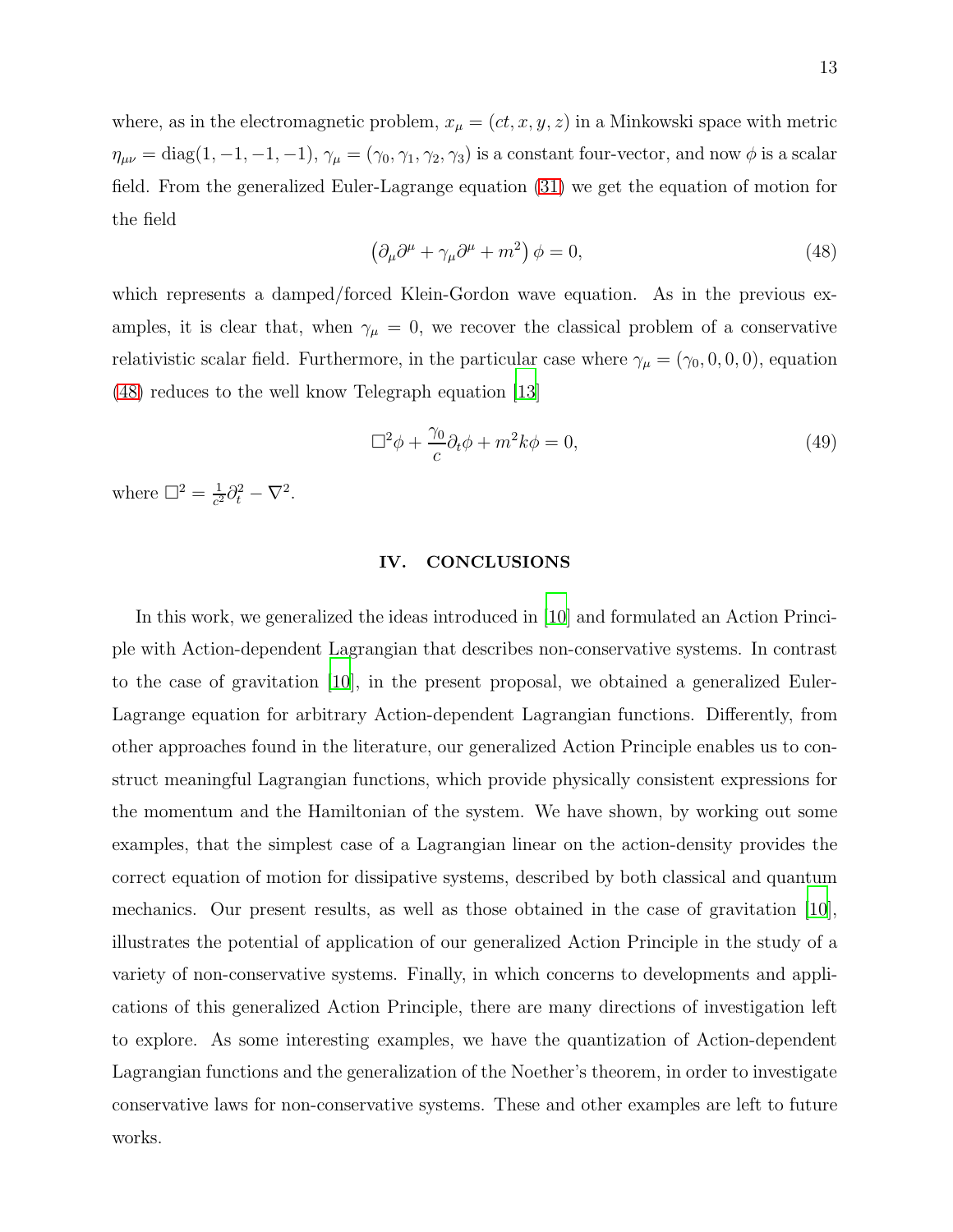#### Acknowledgments

This work was partially supported by CNPq and CAPES (Brazilian research funding agencies).

- <span id="page-13-1"></span><span id="page-13-0"></span>[1] P. S. Bauer, Proc. Natl. Acad. Sci 17 311 (1931).
- [2] K. W. H. Stevens, Proc. Phys. Soc. London 72 1027 (1958); P. Havas, Nuovo Cimento Suppl. 5 363 (1957); F. Negro and A. Tartaglia, Phys. Lett. 77A 1 (1980); Phys. Rev. A 23 1591 (1981); J. R. Brinati and S. S. Mizrahi, J. Math. Phys. 21 2154 (1980); A. Tartaglia, Eur. J. Phys. 4 231 (1983).
- <span id="page-13-2"></span>[3] H. Bateman, Phys. Rev. 38 815, (1931); P. M. Morse and H. Feshbach, Methods of Theoretical Physics, McGraw-Hill, New York, (1953), pp. 298-299; H. Feshbach and Y. Tikochinsky, Trans. N. Y. Acad. Sci. 38 44 (1977); E. Celeghini, M. Rasetti, M. Tarlini and G. Vitiello, Mod. Phys. Lett. B 3 1213 (1989); E. Celeghini, H. Rasetti and G. Vitiello, Ann. Phys. (N.Y.) 215 156 (1992).
- [4] B. D. Vujanovic and S. E. Jones, Variational Methods in Nonconservative Phenomena, Academic, San Diego (1989).
- <span id="page-13-3"></span>[5] F. Riewe, Phys. Rev. E 53 1890 (1996).
- <span id="page-13-4"></span>[6] M. J. Lazo and C. E. Krumreich, J. Math. Phys. 55, 122902 (2014).
- <span id="page-13-5"></span>[7] G. Herglotz, Berührungstransformationen, Lectures at the University of Göttingen, Göttingen, (1930).
- <span id="page-13-8"></span>[8] R. B. Guenther, C. M. Guenther and J. A. Gottsch, The Herglotz Lectures on Contact Transformations and Hamiltonian Systems, Lecture Notes in Nonlinear Analysis, Vol. 1, Juliusz Schauder Center for Nonlinear Studies, Nicholas Copernicus University, Torún, (1996).
- <span id="page-13-6"></span>[9] B. Georgieva, R. Guenther and T. Bodurov, J. Math. Phys. 44, 3911 (2003).
- <span id="page-13-7"></span>[10] M. J. Lazo, J. Paiva, J. T. S. Amaral, G. S. F. Frederico, Phys. Rev. D 95, 101501(R) (2017).
- <span id="page-13-9"></span>[11] Xiang-Yao Wu, Bai-Jun Zhang, Hai-Bo Li, Xiao-Jing Liu, Jing-Wu Li and Yi-Qing Guo, Int. J. Theor. Phys. 48, 2027 (2009).
- <span id="page-13-10"></span>[12] M. Razavy, Classical and Quantum Dissipative Systems, Imperial College Press, London (2005).